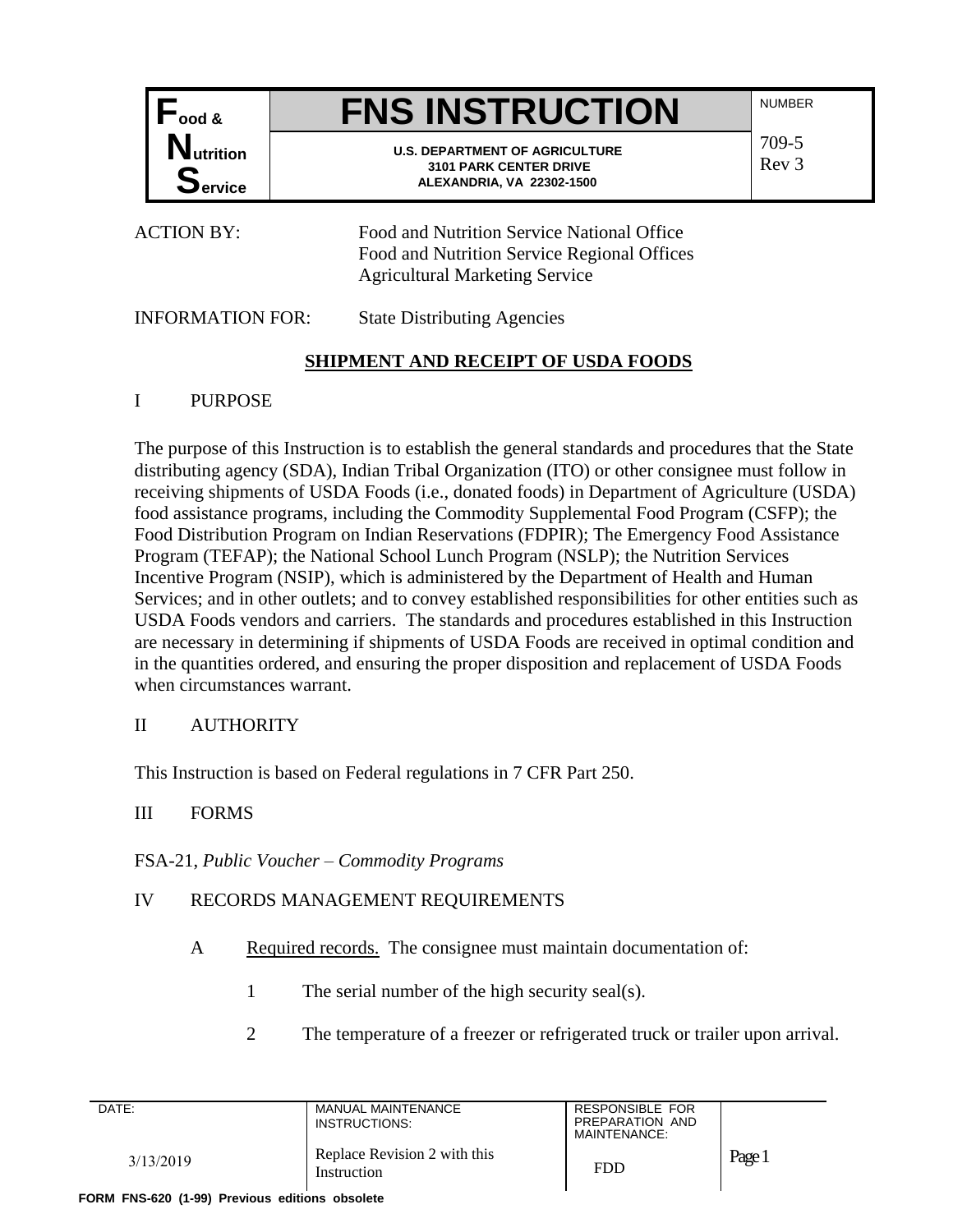3 The result of any inspections by State or local health authorities or a USDA certification agent to determine the condition of USDA Foods.

4 The disposition of USDA Foods received out-of-condition, including, as applicable, the destruction of such foods, or a signed salvage receipt from the vendor or carrier.

B Retention of records. All records must be retained for a period of three years from the close of the Federal fiscal year or school year to which they pertain.

V RESPONSIBILITIES

Not applicable

VI DEFINITIONS

A The definitions in 7 CFR 250 are applicable to this Instruction.

B The following definitions are also applicable to this Instruction:

1 Bill of lading (BOL). Documentation of the contents of a shipment and other pertinent information as required in the contract of carriage.

2 Carrier. A commercial enterprise that transports USDA Foods from one location to another, but does not store such foods.

3 Consignee. An entity (e.g., SDA, ITO, recipient agency, commercial storage facility, or processor) that receives a shipment of USDA Foods from a vendor or Federal storage facility.

Contracting Office. The USDA office (e.g., Agricultural Marketing Service's Commodity Procurement Program) that awards or executes a contract for supplies or services.

5 Demurrage. A charge assessed by the carrier for intermodal containers held beyond the specified free time.

6 Detention charge. A penalty charge assessed by carriers for shipments held beyond the specified free time.

7 Dunnage. The material used to protect or support freight during transit.

8 Free time. The amount of time established by carriers for the unloading of freight before penalty charges apply.

9 Goods receipt. The process of receipting for a delivery in the Web-Based Supply Chain Management system (WBSCM).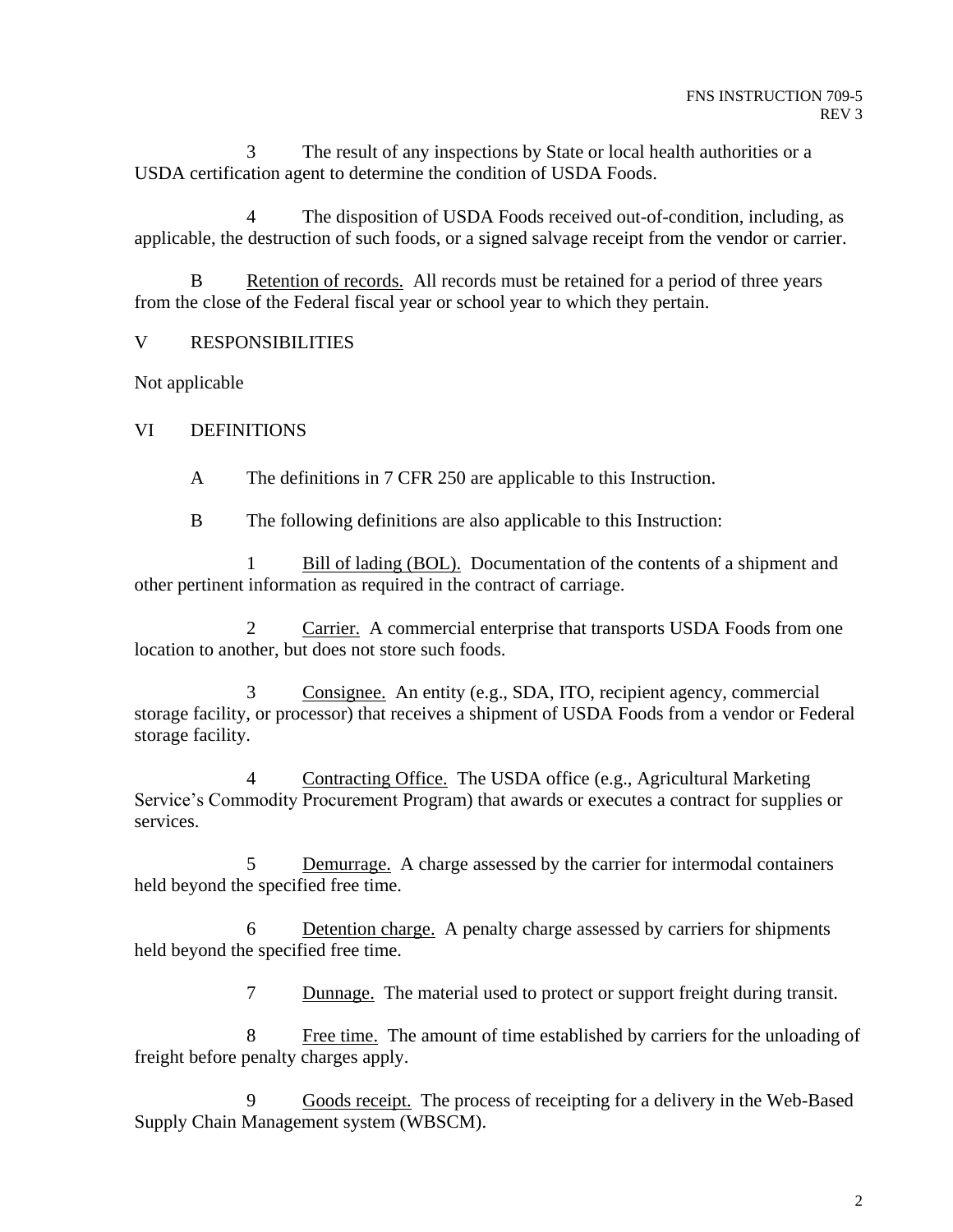10 Household Programs. Programs which provide USDA Foods to participants for home consumption, including CSFP, FDPIR, and TEFAP.

11 In-kind replacement. The replacement of a loss of USDA Foods with the same type of food of U.S. origin, of equal or better quality as the USDA Food, and at least equal in value to the lost USDA Food.

12 Intermodal Container. A standardized shipping container used across different modes of transport from ship or rail to truck without unloading and reloading cargo.

13 Lumper fee. A fee assessed by a carrier to the consignee or vice versa for unloading a shipment. Lumper fees are not permitted when receiving USDA Foods.

14 Multi-food shipment. A shipment from a Federal storage facility that usually includes more than one type of USDA Food.

15 National Multi-Food Warehouse. A Federally-contracted storage facility that includes more than one type of USDA Food.

16 Out-of-condition USDA Foods. USDA Foods that are no longer fit for human consumption as a result of spoilage, contamination, infestation, adulteration, or damage.

17 Pallet. A platform for the placement of material for storage or transportation.

18 Pinwheeling. A process of arranging pallets on a truck with varied positioning when handling items of different sizes. Pinwheeling is not permitted for shipments originating from the National Multi-Food Warehouse.

19 Purchase order. The contract awarded to the vendor.

20 Refused Shipment Request. An SDA or ITO request to FNS to refuse all or part of a shipment due to out-of-condition USDA Foods. FNS in turn notifies the appropriate Contracting Office. In cases of issues relating to the integrity of high security seals (see Section IX, Inspecting the Shipment), shipments must be refused by the consignee.

21 Rejected Shipment. Official Contracting Office designation, upon consideration of an SDA or ITO refused shipment request with regard to out-of-condition USDA Foods.

22 Sales order. An order for a specific USDA Food that includes the material description, quantity, delivery period, and destination, and that is identified by a specific code.

23 Similar replacement. The replacement of a loss of USDA Foods with another type of food from the same food category (e.g., dairy, grain, meat/meat alternative, vegetable, fruit, etc.) that is of U.S. origin, of equal or better quality than that type of USDA Food, and at least equal in value to the lost USDA Food.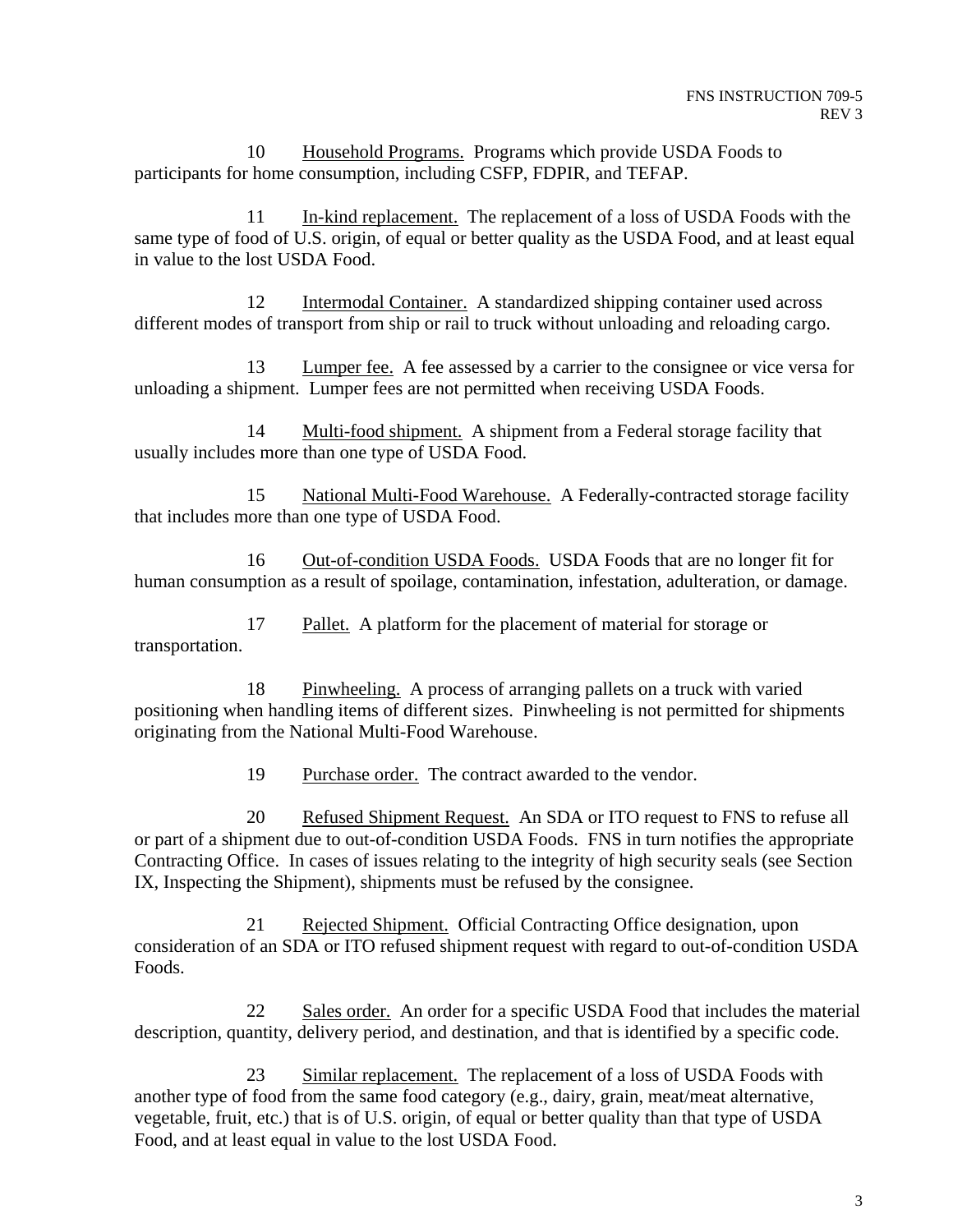24 Slip sheet. A piece of cardboard used in place of a pallet.

25 Split shipment. A shipment of USDA Foods from a vendor that is split between two or more SDAs, ITOs, or recipient agencies, and that usually includes more than one stop-off or delivery location.

26 Tailgate. To move freight to the back end of a trailer for unloading.

27 Vendor. A commercial food company from which USDA purchases foods for donation.

28 WBSCM. Web-Based Supply Chain Management, an integrated food purchasing, tracking, and ordering system used by USDA and its customers, vendors, suppliers, and transportation personnel.

#### VII OBJECTIVES

A This Instruction is applicable to shipments of USDA Foods received by an SDA, ITO, a recipient agency, or other consignee from a USDA-approved vendor or from a Federallycontracted storage facility, including a National Multi-Food Warehouse. This includes USDA Foods received at each delivery location in a split shipment, which is a type of direct delivery shipment from a vendor. Requirements specific to shipments from a National Multi-Food Warehouse are provided as applicable. Shipments of USDA Foods from a vendor may be delivered in the vendor's truck or trailer, or in a truck or intermodal container belonging to a contracted commercial shipping company which, in this Instruction, is referred to as a carrier. A trailer or container may be transported to a specific location on a railcar, ship, or barge before delivery of its shipment of USDA Foods to the designated consignee. This method of delivery is sometimes referred to as an "intermodal" or "piggyback" shipment. This Instruction does not address issues related to Best-if-Used-By (BIUB) dates or equivalent. BIUB dates are addressed separately in Policy Memorandum FD-107, "Donated Food Storage, Distribution, and Product Dating (Revised)".

B The Instruction is not applicable to USDA Foods received by a recipient agency or other consignee from an SDA, ITO, or recipient agency storage facility; to end products received from a commercial processor or distributor; or to products ordered through the USDA Department of Defense Fresh Fruit and Vegetable Program (USDA DoD Fresh).

#### VIII ARRANGING FOR SHIPMENT AND DELIVERY

A Delivery appointment. Vendors must comply with all provisions of the AMS Master Solicitation for Commodity Procurements, including delivery appointment requirements. For shipments originating from a vendor (i.e., any shipment not originating from a National Multi-Food Warehouse), the vendor or carrier must arrange for a delivery appointment with the consignee as far in advance of the expected delivery as possible, but not less than 72 hours prior to delivery. All parties are highly encouraged to address any non-federal shipment or delivery requirements in advance of the delivery (e.g., additional paperwork required by the warehouse).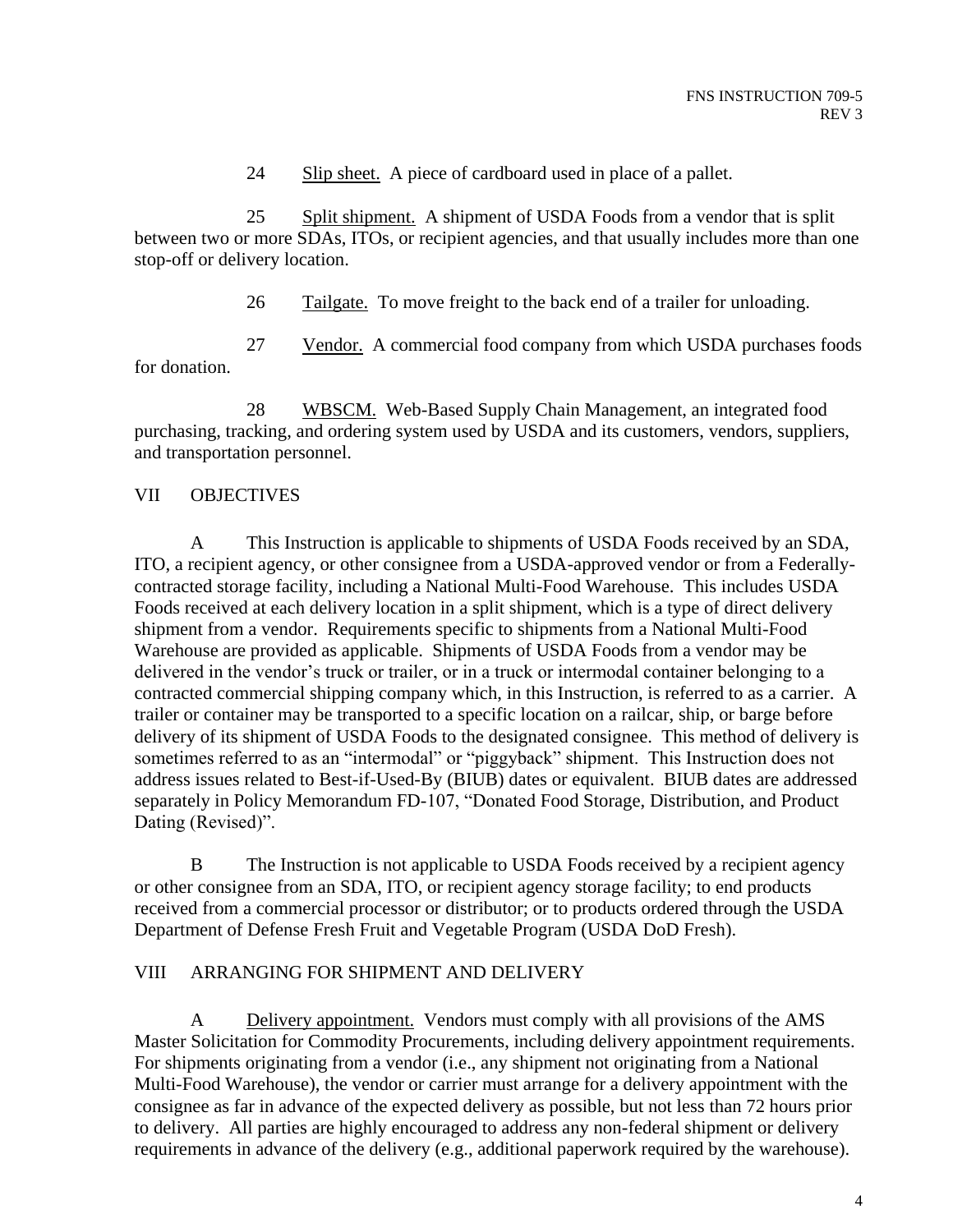For split shipments (i.e., shipments that are split between two or more consignees), the vendor or carrier must arrange for a delivery appointment with each consignee. The vendor or carrier may make an earlier delivery than scheduled only if a new delivery date is arranged that is acceptable to the consignee and USDA personnel are available, as necessary, to perform any required inspections; otherwise, the original delivery date must be honored.

If the vendor or carrier arrives without a delivery appointment or is late for an appointment, the consignee should accept the shipment, if able, or work with the vendor or carrier to schedule delivery at a later time. When a carrier does not make a delivery appointment in advance, it is recommended that the consignee report the issue and identify the carrier in the comment section of WBSCM when receipting for the delivery.

For shipments originating from a National Multi-Food Warehouse, the National Multi-Food Warehouse must arrange regular delivery dates with each consignee. If an order includes multiple truck loads, every effort must be made to arrange for all deliveries on the same day. The consignee must negotiate any tailgating by the National Multi-Food Warehouse when setting the delivery date(s). The consignee is responsible for accepting shipments on the prearranged delivery date. If the regularly scheduled delivery must be postponed (e.g., as a result of inclement weather or equipment failure), the National Multi-Food Warehouse will immediately contact the consignee to determine a revised delivery date that is agreeable to both parties.

B Advanced shipment notification. For shipments originating from a vendor (i.e., any shipment not originating from a National Multi-Food Warehouse), the vendor will create the Advance Shipping Notification (ASN) in WBSCM in advance of delivery of the USDA Foods shipment so as to provide the consignee sufficient advance notice of the delivery. The ordering organization and receiving destination designated in WBSCM will receive the ASN by email. It is recommended that the delivery appointment be arranged with the consignee before entering the ASN in WBSCM. The ASN will include the following information:

- 1 Required delivery date.
- 2 Expected delivery date.
- 3 Delivery ship-to business partner.
- 4 Nutrition program acronym (e.g., CSFP, NSLP).
- 5 USDA Food product material number and description (e.g., material code).
- 6 Sales order number (not applicable to shipments to a National Multi-Food Warehouse).
- 7 Sales order item number.
- 8 Quantity (e.g., cases, number of units) in shipment.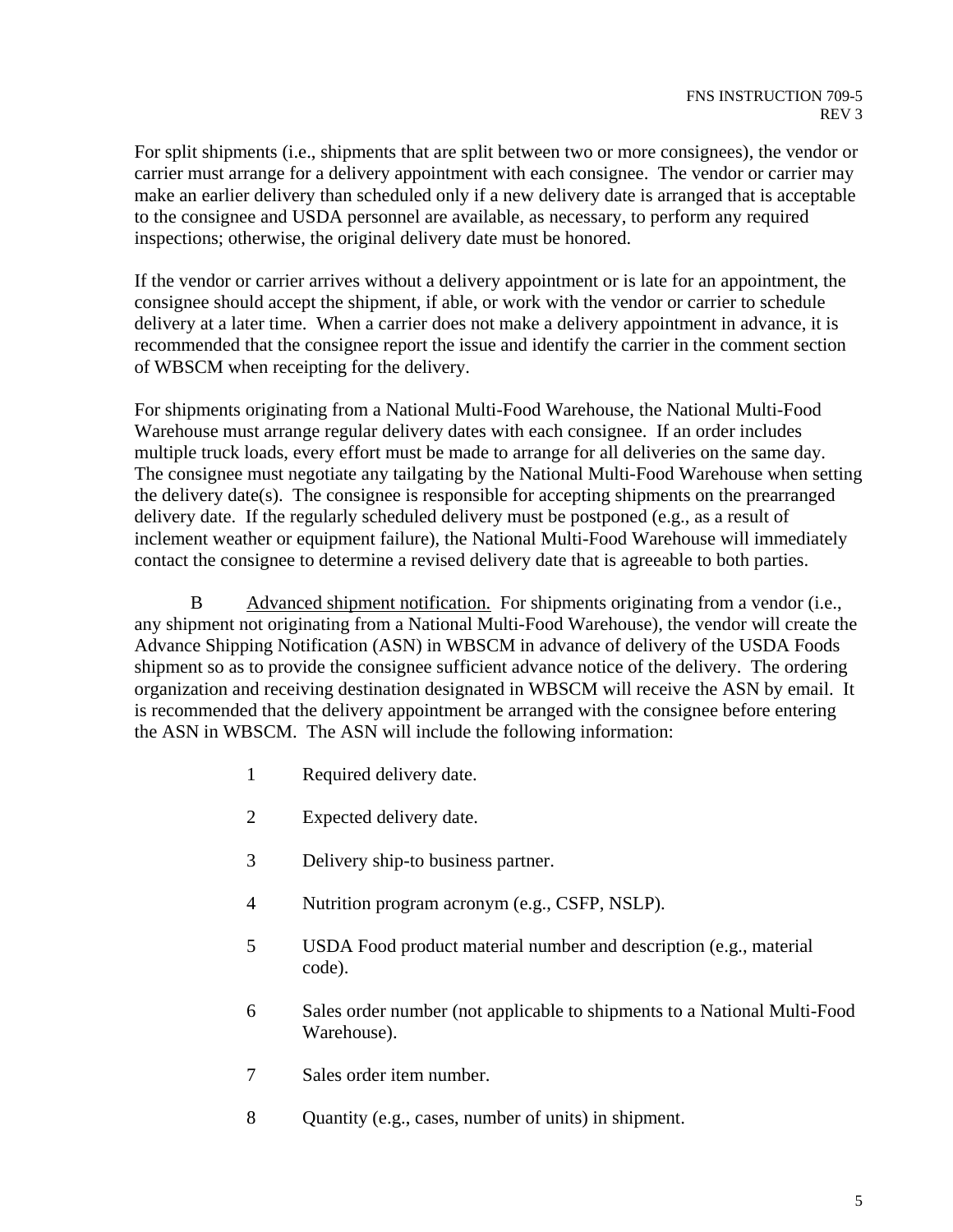- 9 Purchase order item number.
- 10 Purchase order number.
- 11 Product vendor information.

For shipments originating from a National Multi-Food Warehouse, the consignee will not receive an ASN notification. Specific delivery dates are pre-arranged between the consignee and the National Multi-Food Warehouse and reflected in WBSCM.

C Destination changes. For shipments originating from a vendor (i.e., any shipment not originating from a National Multi-Food Warehouse), consignees wishing to change the shipment destination after the order is in "purchased" status in WBSCM must submit a request to the appropriate SDA or ITO, if applicable (e.g., the consignee is a recipient agency which has an agreement with an SDA or ITO), which must in turn submit the request to the FNS Regional Office (FNSRO) for Household Programs or to the FNS National Office (FNSNO) Food Distribution Division (FDD) for Child Nutrition Programs at least 45 days in advance of the start of the delivery period.

For shipments originating from a National Multi-Food Warehouse, consignees wishing to change shipment destinations must notify the SDA or ITO, as applicable, which must in turn notify the National Multi-Food Warehouse.

D Vendor or carrier unable to deliver USDA Foods. If a vendor or carrier arrives at the delivery location at the appointed time and is unable to unload USDA Foods as a result of action or inaction by the consignee, the vendor or carrier may place the USDA Foods in storage or move them to another location which may subject the consignee to additional charges. Any disputes between the consignee and the vendor or carrier regarding liability for such charges that are not resolved at the SDA or ITO level must be referred to the FNSRO, or FNSNO FDD in the case of Child Nutrition Programs, for resolution by FNS and the Contracting Office, as applicable.

E Pallet exchange. For shipments originating from a vendor (i.e., any shipment not originating from a National Multi-Food Warehouse), pallet exchange (i.e., trading pallets of equal quantity and quality for those delivered with a shipment) is not required but may occur at the discretion of the consignee and should be arranged in advance of delivery.

For shipments originating from a National Multi-Food Warehouse, carriers do not exchange pallets.

#### IX INSPECTING THE SHIPMENT

A General requirements. The consignee must inspect each shipment and commercial delivery receipt (e.g., BOL) carefully prior to unloading to ensure that the high security seal(s) is/are intact, to determine the overall condition of the USDA Foods and the number of units in the shipment, and to ensure the accuracy of the receipt.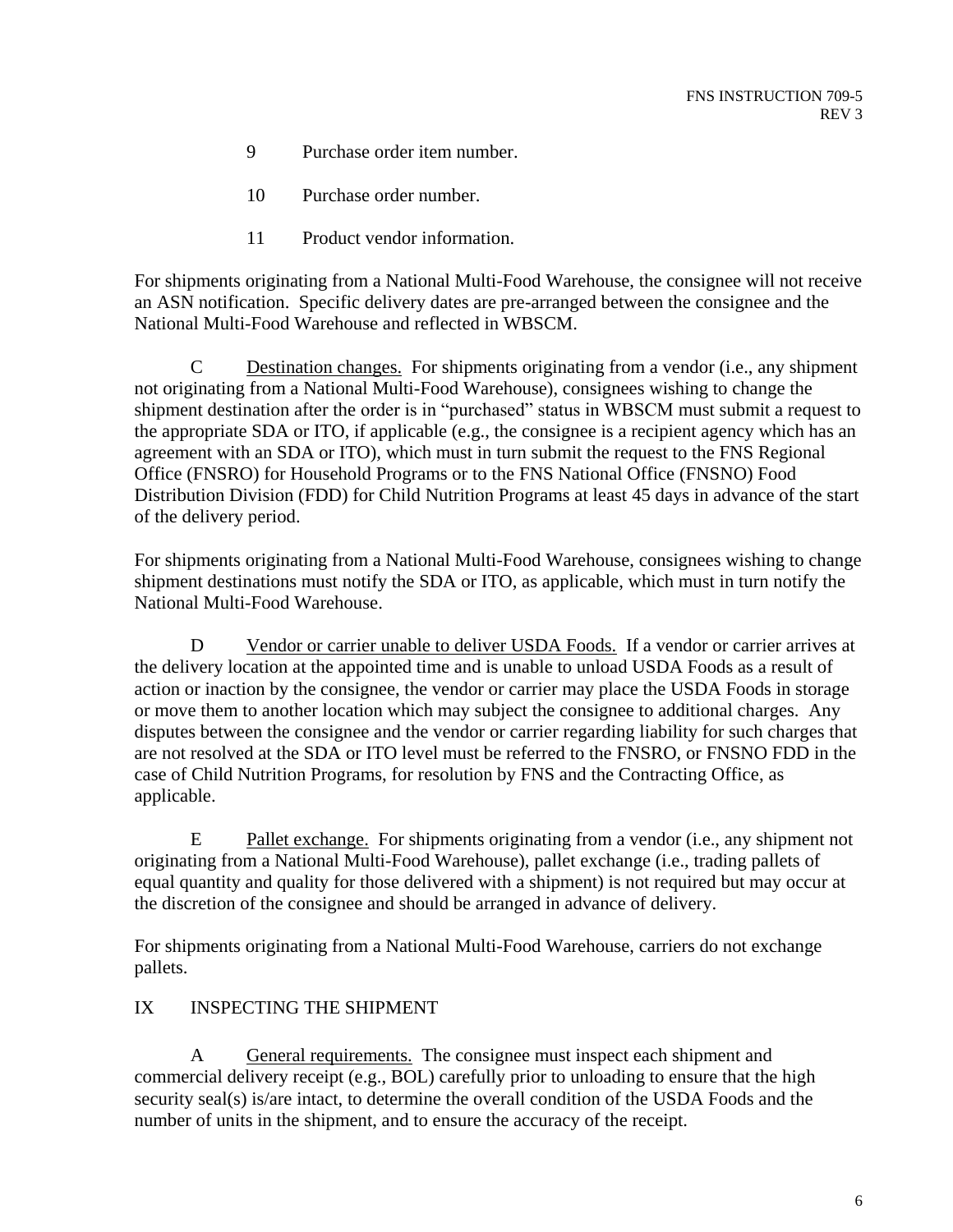B Seal. The consignee must ensure that the high security seal(s) on the door or other point of entry of the truck or trailer is/are intact and must make a record of the serial number of the seal(s). If the high security seal is broken or lacking, or the serial number on the seal does not match the number on supporting documentation (e.g., BOL), the consignee must refuse the shipment, including split shipments, and immediately notify the SDA or ITO, as applicable, which must in turn notify the FNSRO, or FNSNO FDD in the case of Child Nutrition programs. FNS will notify the appropriate Contracting Office or the National Multi-Food Warehouse, as applicable.

For shipments originating from a vendor (i.e., any shipment not originating from a National Multi-Food Warehouse), including split shipments, a previously refused shipment may only be accepted by the consignee after a Condition of Container Inspection has been performed by a USDA representative, as designated by the Contracting Office, and a Certificate of Quality and Condition has been issued which documents that the Condition of Container meets the applicable U.S. Standards for Condition of Food Containers. Any inspection costs must be paid by the vendor or carrier.

C Removal of seal. The consignee is responsible for the removal of the high security seal(s), which must be done with bolt cutters or a similar tool.

D Temperature check. For frozen or refrigerated foods, at a minimum, the consignee must check the thermometer, which is usually located outside of the truck, to ensure that the temperature in the freezer or refrigeration unit is at an acceptable level, in accordance with USDA guidance, and must ensure that the unit is switched on and working.

E Quantity of USDA Foods. The consignee must determine if there is any obvious discrepancy from the quantity of USDA Foods ordered (e.g., an overage or shortage). A more careful count must be conducted as the shipment is unloaded and prior to the vendor or carrier departing.

F Observing Condition of USDA Foods. The consignee must inspect the shipment to determine if the USDA Foods have been delivered in good condition and with no evidence of product tampering. The consignee should take note of any odors, infestation (e.g., dead insects or nesting materials), or damage to inner or outer containers. For frozen foods, the consignee should look for signs of defrosting or signs of thawing and re-freezing of the foods that could have occurred prior to the arrival of the shipment. For USDA Foods that are not intended to be frozen (e.g., canned products), it is recommended that the consignee also check to ensure that such foods do not arrive in such manner.

Fresh fruit or vegetable shipments, with the exception of fresh apples, must be inspected by a USDA representative prior to unloading in accordance with contract specifications. The vendor must arrange for the inspection at each delivery destination and pay any costs associated with inspection.

G Out-of-condition USDA Foods and required notification. For shipments originating from a vendor (i.e., any shipment not originating from the National Multi-Food Warehouse), if consignee inspection indicates that all, or a major portion, of the USDA Foods in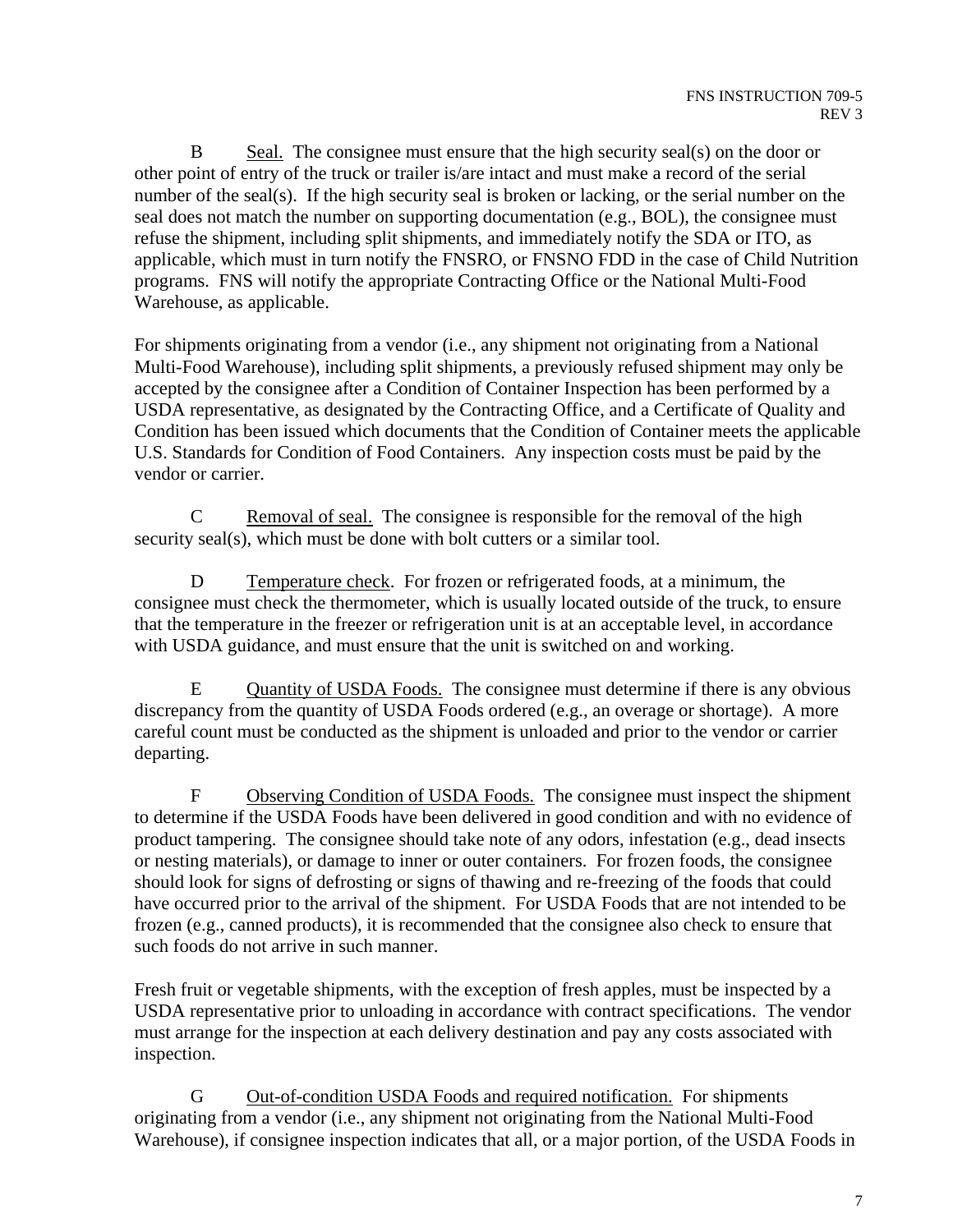a shipment are out-of-condition, the consignee must immediately notify the SDA or ITO, as applicable, which must in turn notify the FNSRO, or FNSNO FDD in the case of Child Nutrition Programs.

FNS will consult with the Contracting Office, as applicable, to determine if the shipment is to be rejected, or if an inspection by State or local health authorities or an authorized USDA agent must first be obtained to determine the condition of the USDA Foods. If an inspection is required, the SDA or ITO, as applicable, must inform the FNSRO or FNSNO of the consignee's inspection results so that FNS and the appropriate Contracting Office can determine if the shipment should be rejected. The SDA, ITO, or consignee must also ensure that the vendor or carrier is aware of the results of the consignee's inspection, subsequent inspection by health authorities, as applicable, and the FNS/Contracting Office decision to accept or reject the shipment. The vendor or carrier is responsible for the prompt removal of a rejected shipment. The cost of the inspection must be paid by the consignee if it is determined that the USDA Foods are not out-of-condition. Inspection costs must otherwise be paid by the vendor or carrier.

For shipments originating from a National Multi-Food Warehouse, if consignee inspection indicates that all, or a major portion, of the USDA Foods in the shipment are out-of-condition, the consignee must immediately notify the SDA or ITO, as applicable, which must in turn notify the FNSRO. FNS will work with the National Multi-Food Warehouse to address the issue.

If there is a doubt as to the condition of the USDA Foods, or a disagreement with the vendor or carrier regarding their condition, the consignee must immediately notify the SDA or ITO, as applicable, which must in turn notify the FNSRO, or FNSNO FDD in the case of Child Nutrition Programs. FNS will consult with the Contracting Office or the National Multi-Food Warehouse, as applicable, to determine a course of action.

Any fresh fruit or vegetable delivery which fails to meet USDA specifications will be rejected by the USDA representative and Contracting Office. If any lot of fresh fruits or vegetables fails to meet the product or packaging requirements, the vendor may request in writing that USDA accept delivery of the lot. USDA, with agreement from the consignee, may, at its option, accept delivery.

#### X ACCEPTING AND RECEIPTING FOR THE SHIPMENT

A Acceptance of shipment. For shipments originating from a vendor (i.e., any shipment not originating from a National Multi-Food Warehouse), if the consignee inspection indicates that some, but not a major portion, of the USDA Foods in the shipment are out-ofcondition, or that there is only a minor discrepancy from the quantity of USDA Foods ordered, the consignee may accept the entire shipment and segregate any out-of-condition USDA Foods. The consignee must in turn notify the SDA or ITO of the out-of-condition foods, as applicable, which must in turn notify the FNSRO, or FNSNO FDD in the case of Child Nutrition Programs, and file a complaint in WBSCM. FNS will consult with the appropriate Contracting Office to determine a course of action.

Alternatively, when the consignee inspection indicates that some, but not a major portion, of the USDA Foods are out-of-condition, the consignee has the option to immediately notify the SDA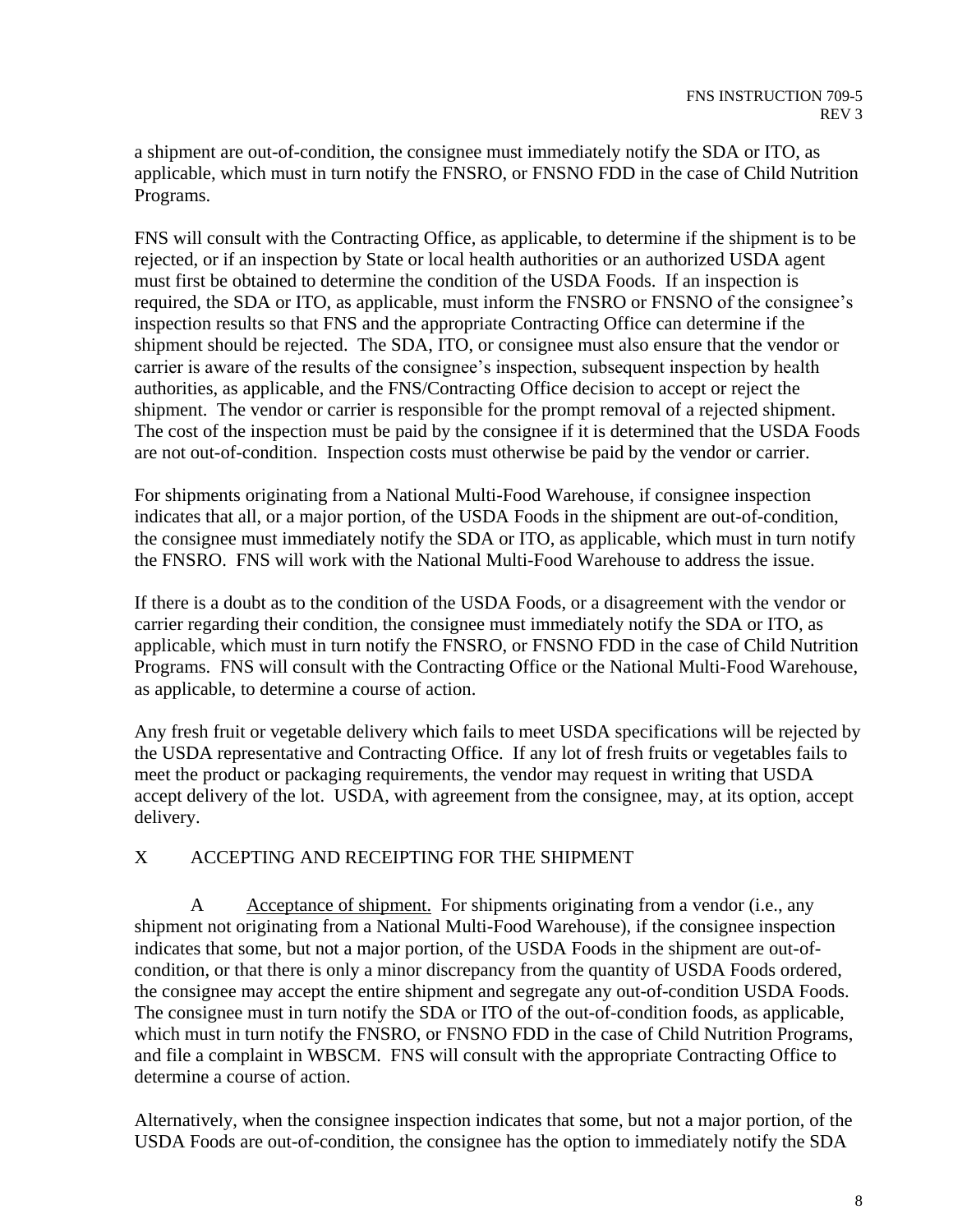or ITO, as applicable, of the out-of-condition foods upon receipt, requesting refusal of that part of the shipment. The SDA or ITO must in turn notify the FNSRO, or FNSNO FDD in the case of Child Nutrition Programs, and file a complaint in WBSCM when a goods receipt is entered in WBSCM. FNS will consult with the appropriate Contracting Office to determine a course of action. This course of action may lead to part of the shipment being rejected.

For shipments originating from a National Multi-Food Warehouse that include out-of-condition USDA Foods or that do not have the quantity of USDA Foods ordered, the consignee must accept the entire shipment, segregate unusable products, and report the loss or shortage to the SDA or ITO, as applicable, which must in turn inform the FNSRO and request guidance on disposing of any out-of-condition foods in accordance with Section XII of this Instruction, and file a complaint in WBSCM when the order is receipted for issue tracking purposes.

For latent product defects observed by the consignee after acceptance of the shipment, the consignee must notify the SDA or ITO of the out-of-condition foods, as applicable, which must in turn notify the FNSRO, or FNSNO FDD in the case of Child Nutrition Programs, and file a complaint in WBSCM when the order has been receipted.

See Section XII of this Instruction for details on the disposition and replacement of out-ofcondition USDA Foods.

B Delivery receipt. The consignee must ensure that the delivery receipt (e.g., BOL) indicates the quantity of USDA Foods received, including product that is rejected at the time of receipt for being out-of-condition and the quantity received in good condition, before signing and dating such receipt and returning it to the vendor or carrier. The carrier, and not the consignee, is responsible for providing the vendor with the signed delivery receipt, with the exception of select bulk products for further processing (e.g. chicken), where grading certificates are provided by the consignee to the vendor. The signed delivery receipt must match the Goods Receipt quantity entered into WBSCM.

C WBSCM Goods Receipt. The consignee is responsible for entering the Goods Receipt into WBSCM within two (2) calendar days of receipt of the product. Electronic receipting within two (2) calendar days permits expeditious notification to FNS and other parties of the receipt of the shipment and allows payment to vendors in a timely manner. The Goods Receipt must indicate the quantity received in good condition and, if applicable, the quantity received damaged or rejected.

If the consignee has not entered a Goods Receipt within two (2) calendar days of delivery and the Contracting Office has received an invoice for the shipment, the Contracting Office will enter a Goods Receipt into WBSCM in order to meet prompt payment requirements. The Goods Receipt entry will be based on vendor- or carrier-provided proof of delivery documentation such as a signed BOL.

Note that if the entire shipment is rejected by the Contracting Office, no information is required or should be entered into WBSCM.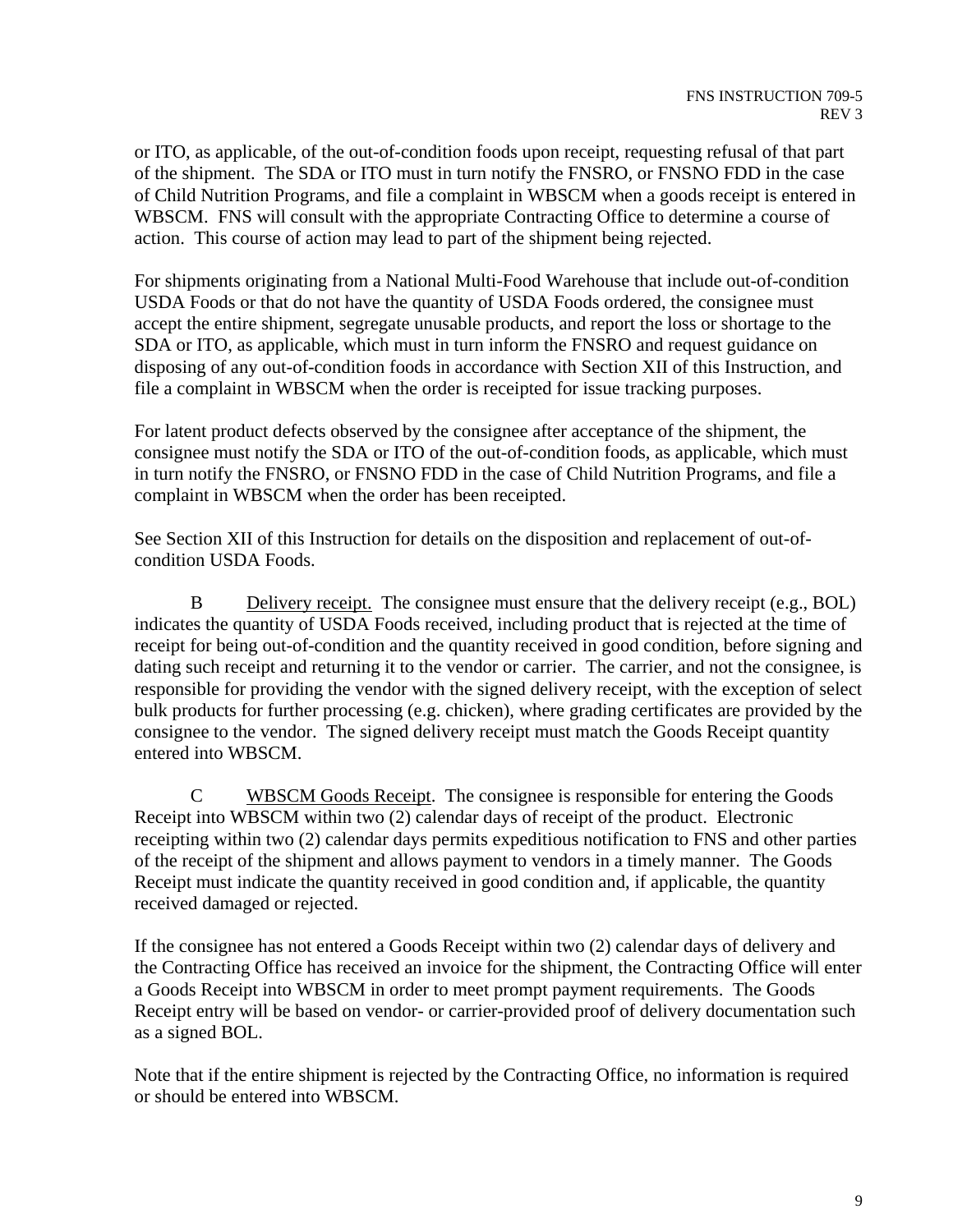#### XI UNLOADING THE SHIPMENT

A Consignee responsibilities. The consignee is responsible for unloading the shipment of USDA Foods and for removing and disposing of dunnage and other debris. The consignee may request reimbursement for costs associated with restacking items that arrive unpalletized or pallets that arrive poorly stacked if appropriate documentation, including photographs, is provided via the SDA or ITO, as applicable, to the FNSRO, or FNSNO FDD in the case of Child Nutrition Programs, within a reasonable timeframe. A complaint should be entered in WBSCM documenting the issue. Fees levied on the vendor or carrier (e.g., gate fees or lumper fees) are not permissible. For shipments of frozen or refrigerated foods, the consignee must ensure that the freezer or refrigeration unit remains on during unloading.

For shipments originating from a National Multi-Food Warehouse, the consignee is responsible for unloading their entire order, including items that may be segregated (e.g., frozen under bulkhead), and ensuring that proper temperature is maintained.

B Vendor or carrier responsibilities. The vendor or carrier is responsible for shipping product on pallets or equivalent (e.g., slip sheets) that are in acceptable condition, in accordance with applicable contract specifications. If pallet exchange is desired, the vendor or carrier must arrange for pallet exchange with the consignee prior to delivery. Fees levied on the consignee (e.g., lumper fees) are not permissible.

All shipments originating from a National Multi-Food Warehouse will arrive on pallets that must be positioned to facilitate timely unloading of USDA Foods (e.g., no pinwheeling). The National Multi-Food Warehouse Carrier is responsible for tailgating if previously arranged with the consignee.

C Free time. The consignee must complete the unloading of the shipment, and the removal of dunnage and other debris, within the period of free time. For palletized loads, free time is up to two (2) hours. For non-palletized loads, free time is up to six (6) hours. Failure to complete the unloading within the free time may incur a demurrage or detention charge, which the consignee may be obligated to pay.

D Segregating out-of-condition USDA Foods. As provided in Section X, if the consignee inspection indicates that some, but not a major portion, of the USDA Foods in the shipment are out-of-condition, or that there is only a minor discrepancy from the quantity of USDA Foods ordered, the consignee may accept the entire shipment and segregate any out-ofcondition USDA Foods. In such circumstances, the consignee must identify cases or other units of USDA Foods, or those USDA Foods within a case or other unit, that are out-of-condition and segregate such foods from those that are in good condition, making note on the delivery documentation (e.g., BOL) as applicable. USDA Foods with cosmetic damage (e.g., small dents) should be retained for use as feasible.

E Verifying quantity of USDA Foods, overages, and shortages. The consignee must confirm the quantity of USDA Foods received when unloading to determine if the quantity of foods delivered is the quantity ordered or if there is an overage or shortage of the quantity ordered. Any overages or shortages must be noted on the signed delivery receipt and reflected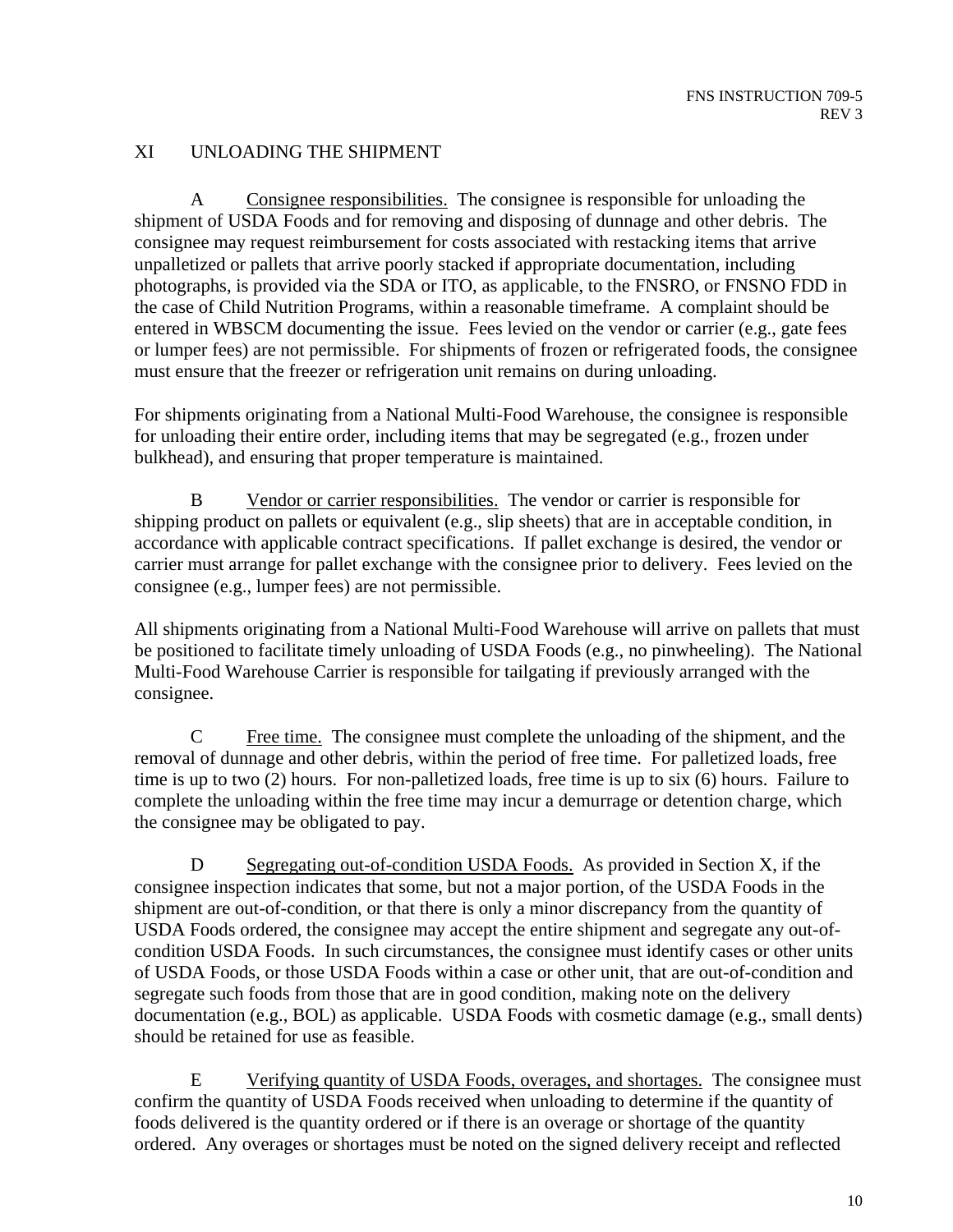on the WBSCM Goods Receipt. Directions for entering quantities in WBSCM are found in the WBSCM Work Instructions under "Help". See Section X for further details on receipting.

For shipments originating from a vendor (i.e., any shipment not originating from the National Multi-Food Warehouse), when there is a shortage of the quantity ordered, the SDA or ITO, as applicable, should notify the FNSRO, or FNSNO FDD in the case of Child Nutrition Programs, to address any need for additional USDA Foods or to credit entitlement for Child Nutrition Programs and TEFAP. As applicable, the FNSRO will work with FNSNO FDD to address the issue. For split shipments between two or more destinations, it is the responsibility of the consignee to unload the correct quantity at each delivery location in accordance with the Sales Orders. It is the responsibility of the SDA or ITO to make the necessary corrections in the event of an unloading error for split shipments.

For shipments originating from a National Multi-Food Warehouse that have less than the quantity of foods ordered, the consignee must notify the SDA or ITO, as applicable, which must in turn notify the FNSRO and make arrangements to receive the missing product as appropriate.

F Re-sealing for subsequent delivery. It is the responsibility of the vendor or carrier to re-seal/rebrace the truck for subsequent deliveries, such as in split shipments, or shipments originating from a National Multi-Food Warehouse. In a split shipment, the consignee, at the next delivery location, must ensure that the high security seal(s) is/are intact and that the serial number on the seal matches the number on supporting documentation. Issues related to resealing, such as broken or lacking seals, should be referred to the SDA or ITO, as applicable, which must in turn refer such issues to the FNSRO, or FNSNO FDD in the case of Child Nutrition programs.

For questions or issues regarding re-sealing for subsequent deliveries originating from the National Multi-Food Warehouse, the consignee should contact the SDA or ITO, which must in turn contact the FNSRO. Refer to Section IX of this Instruction for requirements with regard to seals.

G Delivery service upgrade requests. When notified of shipments, the consignee may request upgraded delivery services or delivery to an alternate warehouse; for example, delivery within the consignee's premises, direct delivery tailgating, or delivery to a specific room within a building. Note that such delivery terms are beyond USDA contractual requirements. Any negotiations to upgrade services are between the vendor or carrier and consignee and any additional charges for special delivery terms are between the consignee and vendor or carrier. Any charges invoiced to USDA for additional delivery services will be denied.

#### XII DISPOSITION AND REPLACEMENT OF OUT-OF-CONDITION USDA FOODS

A Disposition of out-of-condition USDA Foods. For shipments originating from a vendor (i.e., any shipment not originating from a National Multi-Food Warehouse) that are found to contain out-of-condition USDA Foods, after taking the necessary steps provided in Sections IX through XI, as applicable, the consignee must provide the vendor or carrier with the opportunity to remove such out-of-condition USDA Foods for salvage. If the vendor or carrier